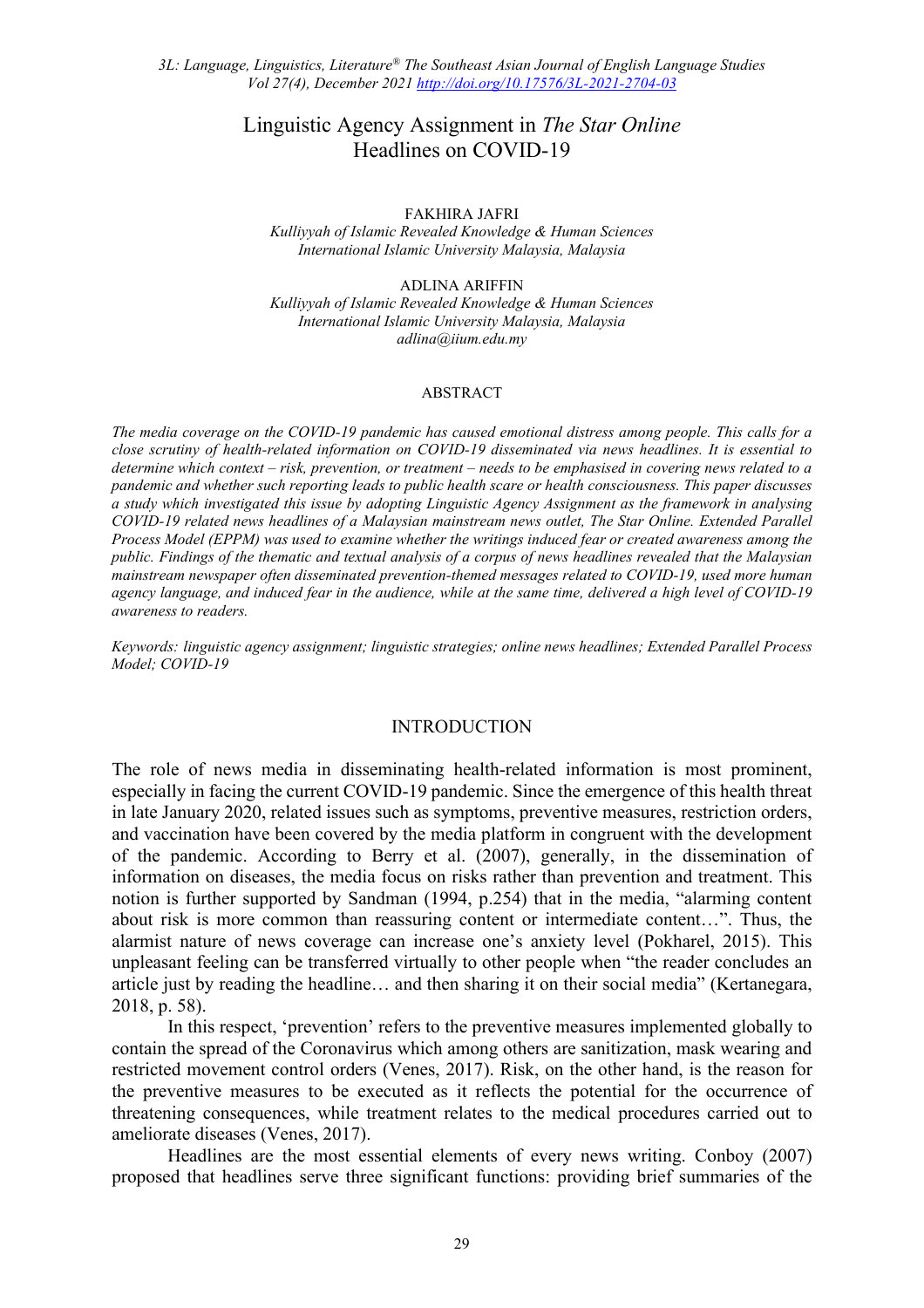main ideas of news reports, providing initial indicators of the contents and styles of the news values, and attracting readers' attention. A study from the Media Insights Project revealed that 6 out of 10 people only read the headlines of articles (Cillizza, 2014). According to Steuter and Wills (2009), "it is worth paying attention to news headlines because they are, for a large part of the population, a main source of information; many people glean their knowledge from scanning headlines rather than reading the whole articles" (p.74). Hence, an investigation on the news headlines covering the pandemic is most salient as most people nowadays tend to rely on information stated in news headlines only.

As the news coverage on COVID-19 spread, panic dissipates. People were stockpiling necessities such as food, hand sanitizers, masks, and soaps, emptying the stores' shelves. There can be no doubt that the consumption of news is associated with anxiety. According to Pokharel (2015), diseases and global epidemics pose a high level of threat to the world and often become objects of moral panics. It can trigger one's health anxiety and engage in dysfunctional behaviours such as stockpiling essential needs and demanding irrational medical needs (Vigo et al., 2020). These behaviours are often influenced by news reports covering illnesses even before the outbreak truly occur (Bada et al., 2019; Vigo et al., 2020). Of more concern, these behaviours can be stimulated by reading only the news headlines. According to Faheem Aslam et.al., (2020), news headlines have the potential to evoke readers' fear, anxiety and other negative sentiments and emotions especially when disseminating information of epidemic outbreaks, including COVID-19 outbreak. It can be implied that the language use in the headlines play a crucial role in governing readers' behaviours.

The scenarios above accentuate the power of the media in provoking certain reactions and behavioral manifestations among the masses. Therefore, a look into how news headlines affect the public's reactions is crucial to maintain a controlled surrounding and to keep the public safe from the deadly virus. Hence, the current research aimed to examine the linguistic agency assignments in news discourse in the headlines and determine whether there is a balance in disseminating health-related messages in terms of prevention, risk and treatment published by *The Star Online* which is the most frequently read online English language newspaper in Malaysia ("Malaysia's 2019 Media Consumption Report", 2019).

## EFFECTS OF LINGUISTIC AGENCY ASSIGNMENT IN DISSEMINATING HEALTH MESSAGES

According to Jackendoff (1972, as cited in Zhang & McGlone, 2018), the notion of 'agency' is to exhibit who is responsible for an event to happen, it can either be a person or an object. Seale (2004) opined that health scares are more likely to be evoked among the public when humans are portrayed as villains in any form of narrative where they are made to be responsible for health damages. When the 'villain' is represented in a text as a social threat, health scare can take the form of a moral panic. By referring to this notion, it is important to find the 'villain' or the actor to reduce the elevation of anxiety level among the public, one of the ways is through linguistic agency assignment.

 Bell et al. (2014) investigated how linguistic agency assignment affected perceptions on severity and health threat, response efficacy, fear arousal and intentions to adopt the recommendations of health protection from bacteria of Human Papillomavirus (HPV) in educational materials specifically flyers. The results revealed that assignment of agency to bacteria can affect people's perceptions of the threat, i.e. virus. They added that participants have a higher level of susceptibility and severity when bacteria were assigned as the agency. However, the participants' response efficacy, self-efficacy and fear arousal were not affected when bacteria were the agent. For the intention to adhere to healthcare recommendations, the participants reported to have higher intentions of adopting it. This is because the discussion of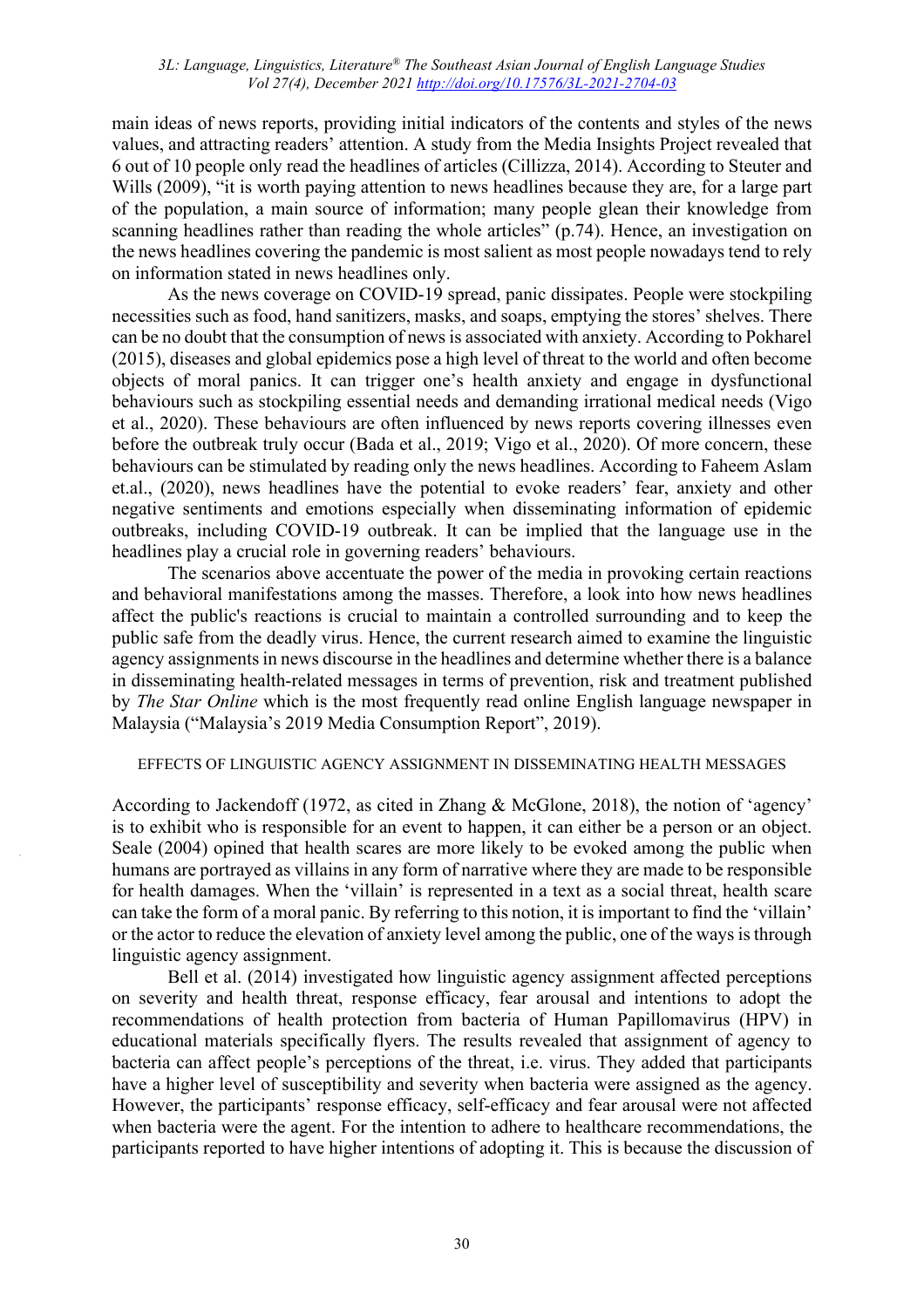the bacteria has been a part of the public dialogue and has been going on for many years in contrast to a discussion on a pandemic, for instance, a sudden outbreak of H1N1.

 Zhang and McGlone (2018) examined the effects of linguistic agency assignment on Human Papillomavirus (HPV) prevention advocacy in Chinese public health education materials and whether the functions of linguistic agency assignment were similar in the English language context. They found that the effects of linguistic agency used in English language context from previous studies functioned similarly within the Chinese language context. They also found that the participants tended to have a higher level of personal susceptibility when linguistic agency was assigned to the vaccine than human. For example, the statement "*All children need to come under the protection of an HPV vaccine*" will make the respondents feel more at risk of HPV instead of "*All children need to protect themselves by getting an HPV vaccination*".

 In another study, Chen et al. (2015) investigated persuasive effects of linguistic agency assignments and point of view in health messages regarding colon cancer. It should be noted that this study focused on narrative writing rather than expository writing. They intended to examine three things which were the effects of linguistic agency assignment in narrative messages to 'cancer' or 'human', the impact of temporal agency assignments to death and dying patient and whether the effects of agentic language in a narrative are shaped by the Point of View (POV) in which linguistic assignment are embedded i.e., from first person singular or third person singular. Based on the questionnaires, they found that the participants had higher levels of susceptibility when assigning the agency to 'humans' rather than to 'cancer'. For instance, the sentence "*This year, more than 100,000 people will develop colon cancer. Half of us will die from it*" elevated participants' level of susceptibility compared to when the agency was assigned to 'cancer' as in "*This year, more than 100,000 people will be struck by colon cancer. Half of us will be killed by it*" (Chen et al., 2015, p.981). Furthermore, in terms of fear, death-approach language led to greater fear e.g. "*Death often comes quickly to us*" compared to human-approached language e.g. "*We often go quickly to our deaths*" (Chen et al., 2015, p.983). In terms of persuasiveness, human-approached language appeared to be more persuasive than death-approach language when first person POV narrative was applied, for example, "*I move toward death*" (Chen et al., 2015, p.984).

 Previous studies have presented the effects of linguistic agency assignment in disseminating information on various diseases via health-related materials such as public educational materials. Drawing on these findings, the current study investigated whether the use of linguistic agency assignment in news headlines promoted fear or awareness among the public, focusing on the coverage of COVID-19 outbreak in a Malaysian online newspaper.

## PREVENTION, RISK AND TREATMENT OF COVID-19

This section is constructed to get an insight of the concepts of 'prevention', 'risk' and 'treatment' of Covid 19 to build a common understanding of the terms used in the study. First, the term 'prevention' in the medical dictionary refers to "the anticipation of harm, disease or injury and the measures taken to block their effects" (Venes, 2017, p.1919). The National Institute of Public Health & Environmental Protection (PHEP) (as cited in Maas, 2016) divided prevention into three types which are disease prevention, health promotion and health protection. The meaning for each type of prevention is explained in Table 1 below.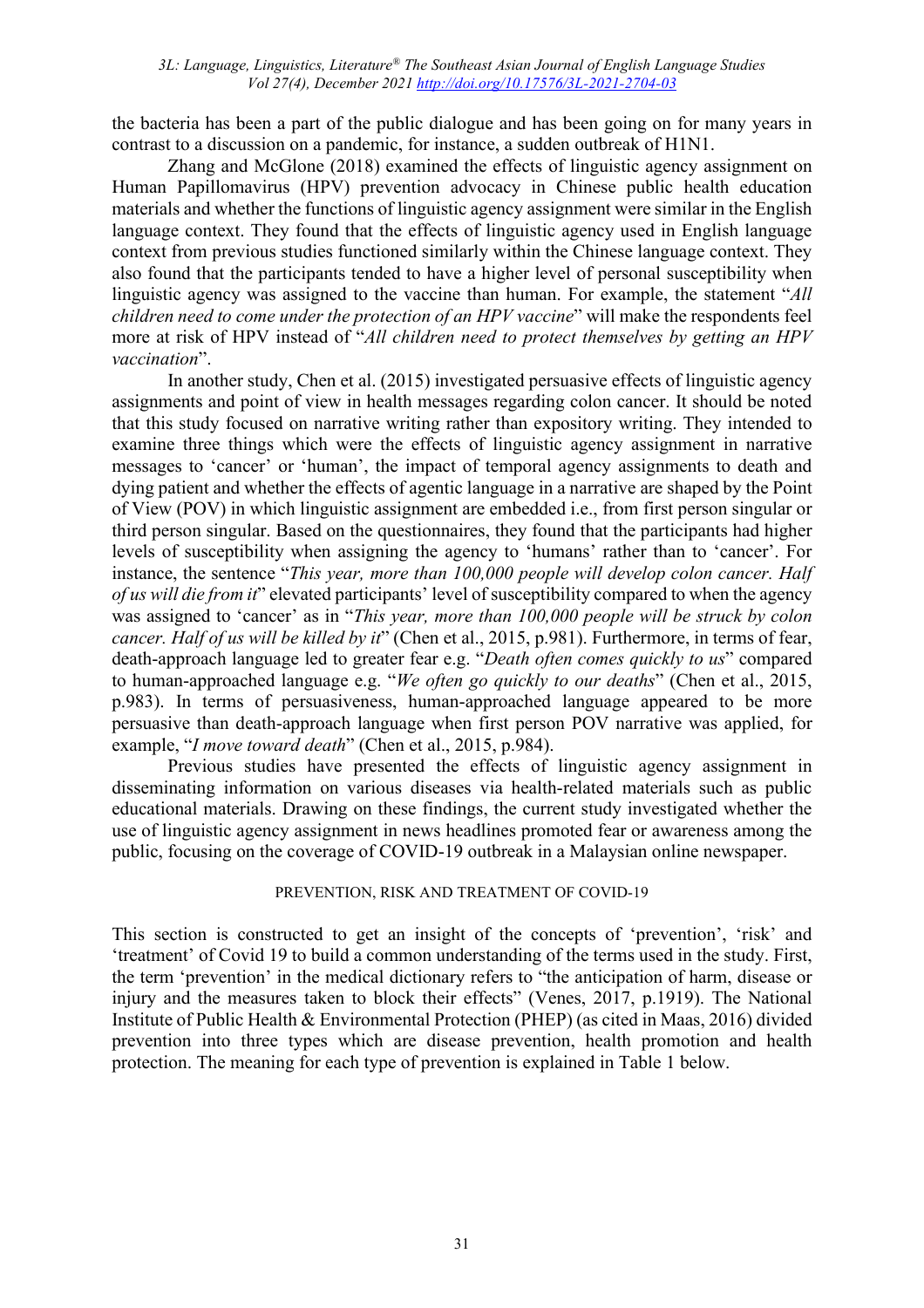TABLE 1. Types of Prevention (PHEP cited in Maas, 2016)

| <b>Prevention Type</b> | Meaning                                                                                       |
|------------------------|-----------------------------------------------------------------------------------------------|
| Disease Prevention     | Measures that are designed to prevent a particular disease even at its early detection stage. |
|                        | Measures include screening, vaccinations and preventive medication.                           |
| Health Promotion       | Promotes and maintains a healthy lifestyle, social and environment.                           |
| Health Protection      | Protects the people from health-threatening factors.                                          |

 Based on the above descriptions, it could be agreed that measures such as lockdown, travel ban, border control, social distancing, social isolation and contact tracing are some examples of prevention implemented by governments around the world to contain the Coronavirus and protect the people.

 Next, the term 'treatment' is defined as "any specific procedure used for the cure or amelioration of a disease or pathological condition" (Venes, 2017, p.2400). To date, there is no specific treatment or cure for COVID-19 except for the vaccination efforts that are being implemented globally. However, during the initial stage of the pandemic the news media circulated several claims made by both experts and non-experts that Coronavirus could possibly be cured through, for instance, stem cell therapy ("Stem cell therapy", 2020), herbs ("Indonesia president Jokowi", 2020), Chinese traditional medicine ("China using traditional", 2020) and others.

 The term 'risk' in the medical dictionary refers to "the probability that a loss or something dangerous or harmful will occur" (Venes, 2017, p.2071). Douglas (1992) believed that risk is not only limited to the probability of an occasion but also the plausible degree of its outcome as well as the subjective meaning attached to it. Due to the obscurity of COVID-19, the public are well informed about the risks. In order to mitigate the risk of transmitting the virus to others, preventative measures need to be adhered to.

 Although there are various definitions pertaining to prevention, risk and treatment proposed by scholars, the above-mentioned concepts were selected in accordance to the focus of the present study. The concepts were presented to facilitate the researcher in conducting the thematic analysis of the news headlines as a guidance to generate codes as well as to classify them under the corresponding themes.

## CONCEPTUAL FRAMEWORK

#### LINGUISTIC AGENCY ASSIGNMENT

There are varieties of linguistic strategies that writers can choose from to describe an event and one of them is linguistic agency assignment. It is often used by health professionals as a method to affect audiences' perceptions on a particular threat, specifically a disease (Bell et al., 2014). McGlone et al., (2013, p.741) defined agency assignment as "the ascription of action or change to one or more event-related entities". McGlone et al. added that the choice of assignment may influence people's perception of threat and make them think of the ways to safeguard themselves from it. For example, when people are told they could 'contract' the virus (e.g. "six million Americans *contract* genital HPV each year"), this is due to their own impending actions, however, when a particular virus informed that it could 'infect' the people (e.g. "genital HPV *infects* six million Americans each year", it shifts the responsibility onto the virus instead which indirectly turns the virus into a villain (Bell et al., 2014). It is believed that assigning agency to the virus will heighten one's perceived severity and perceived susceptibility to the threat rather than assigning agency to human (McGlone et al., 2013). Thus, the notion of agency assignment indicates who or what is responsible for the action which the agent is determined by the relationship to the action expressed by the verb.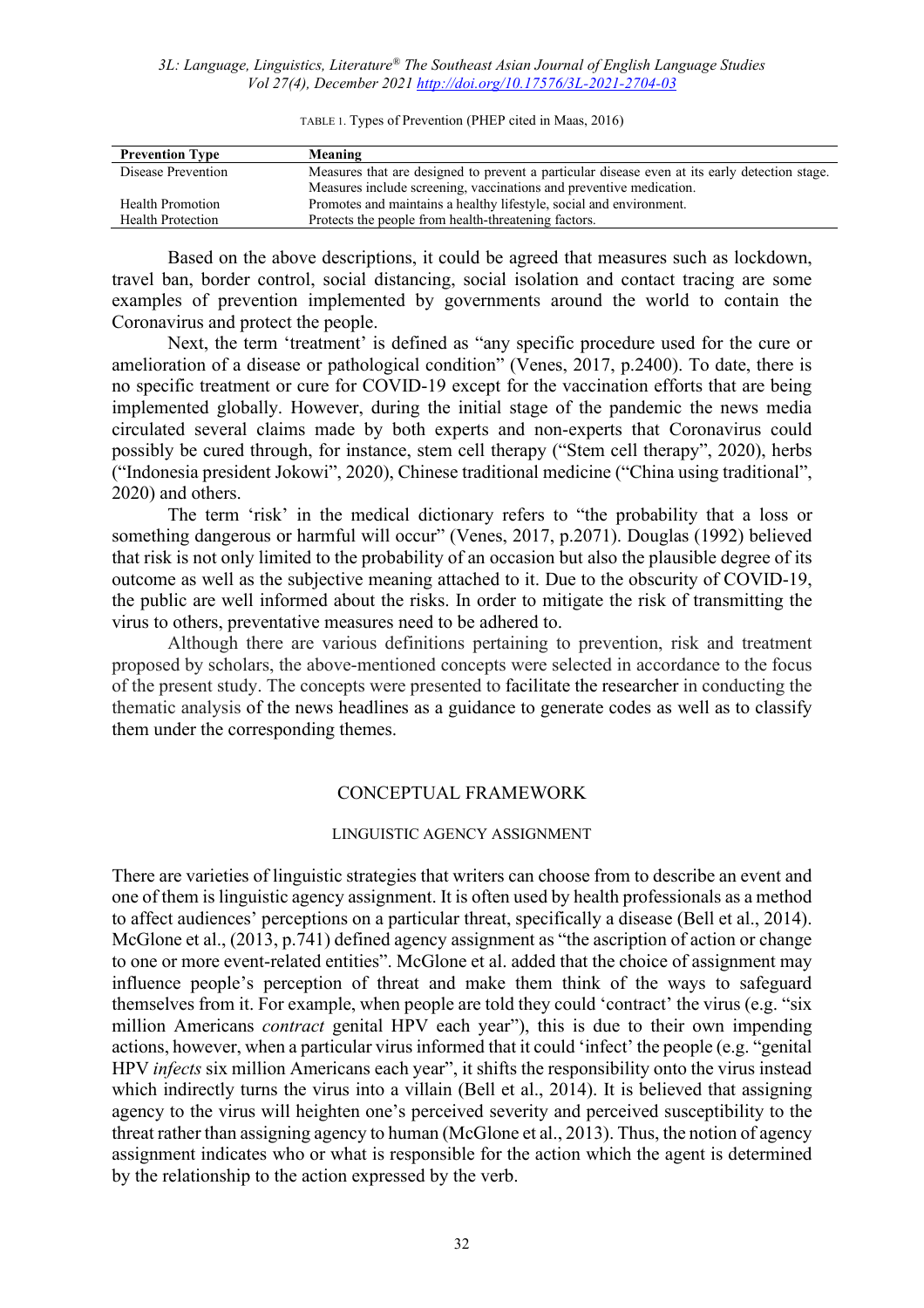### WITTE'S (1992) EXTENDED PARALLEL PROCESS MODEL (EPPM)

EPPM is a health risk message theory usually used by health professionals to create health messages and motivate health-related behaviour among the audience (Thompson et al., 2011). The changes in readers' behaviours, attitudes as well as intentions are based on the effects of threat severity, personal susceptibility, self-efficacy and response efficacy. These four elements are deemed to be effective in designing health messages. As suggested by EPPM, readers will evaluate the severity and susceptibility of a particular threat when confronting a health risk (Witte et al., 1998). If they believe that they are vulnerable to a serious threat, they will then evaluate the effectiveness of the writer's recommendations (response efficacy) and their ability to enact the given recommendations (self-efficacy) (Zhang and McGlone, 2018).

The higher the level of *perceived threat* and *perceived efficacy* the more likely for individuals to engage in *danger control* in which they will follow the suggested recommendations (Thompson et al., 2011). On the other hand, if the *perceived threat* is high and *perceived efficacy* is low, the readers are likely to engage in *fear control* in which they will do things that will reduce only the fear by avoiding or denying the writer's recommendations (Thompson et al., 2011). This is because they feel that they are unable to protect themselves from the threat. Witte (1992) mentioned that fear is evoked because the *perceived threat* becomes more intensified by the inability of individuals to prevent the threat. He added that when fear control is established, "individuals respond to their fear, not to the danger" (p.226). For example, an outgoing person may convince herself or himself that Coronavirus is spread because of not wearing a mask only, and not because of close contact or touching people or things recklessly (as the virus can be transmitted via airborne particles and droplets). If fear is not aroused (no threat perceived), thus, there will be no response (either *danger control* or *fear control*) from readers. An illustration of the EPPM process is presented in Figure 1 below.

In order to find whether the dissemination of health messages using linguistic agency assignment provides awareness or creates fear to the public, the current study would determine *danger control* as self-awareness and *fear control* as health scare or fear to the public.



FIGURE 1. Conceptual framework of Witte's EPPM (as cited in Zonouzy et al., 2019)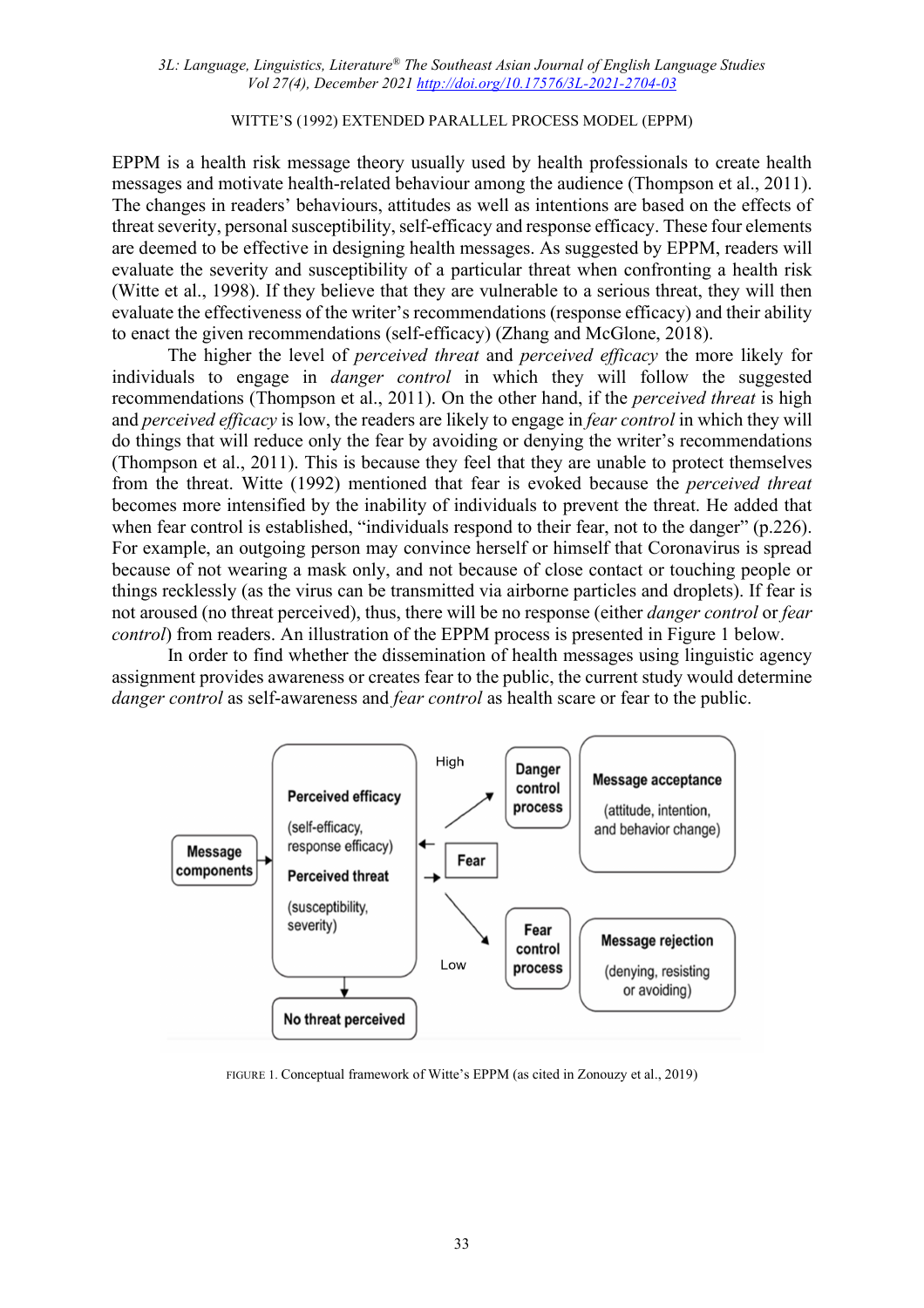# METHODOLOGY

The present study employed a mixed-method approach where it involved descriptive qualitative method of textual analysis and thematic analysis, and quantitative method. *The Star*  was chosen for this study because it is among the most trusted Malaysian sources of news ("Reuters report", 2018). The selected news headlines covered the events related to COVID-19 worldwide which were obtained from the 'News' section of *The Star Online* during March 2020*.* Bell et al.'s (2014) EPPM questionnaire was utilised to investigate the effects of the news headlines on the masses. The current study involved a total of 20 participants aged 19 to 62 years old which included university students, working and non-working individuals. They were divided into two groups; the first group was given virus agency as stimuli, the second group was given human agency as stimuli. Modifications were made to the questionnaire to fit the focus of the study. Apart from the four existing variables (severity, susceptibility, selfefficacy and self-response), two additional variables were added which were fear arousal and behavioral intentions. Responses to the variables were made on 5 Likert-type scales ranging from 1 (strongly disagree) to 5 (strongly agree).

# DATA ANALYSIS

Braun and Clarke's (2006) thematic analysis (refer to Table 2) was adopted to distribute the headlines into their respective themes which were Prevention, Risk and Treatment. They developed a six-phase guide to find the themes for qualitative data.

| <b>Steps</b>                          | <b>Descriptions</b>                                                                      |
|---------------------------------------|------------------------------------------------------------------------------------------|
| Step 1: Become familiar with the data | Read the data thoroughly to get familiar with it and jot down important<br>notes.        |
| Step 2: Generate initial codes        | Identify a particular feature. It can be done manually or using a<br>software programme. |
| Step 3: Search for themes             | Sort the codes into themes.                                                              |
| Step 4: Review themes                 | Ensure the data fits with the themes.                                                    |
| Step 5: Define themes                 | Refine the themes by identifying the 'essence' of what the themes are<br>about.          |
| Step 6: Write-up                      | Write the analysis of the data.                                                          |

TABLE 2. Braun & Clarke's six-phase thematic analysis framework.

# FINDINGS AND DISCUSSION

## COMMON HEALTH-RELATED THEMES USED IN THE NEWS HEADLINES

From the thematic analysis, 733 news headlines (from a total of 3000) were identified and classified under the three themes. The content of the remaining news headlines were either vague (e.g. *"Preparing for a pandemic"*) or not related to Prevention, Risk and Treatment (e.g*."Johor Amanah chief appointed state opposition leader"*). Codes for Prevention encompassed border control, social quarantine, social distancing, protective kit, sanitisation, medical equipment, diet, self-care, lockdown, and vaccine development. Codes for Treatment were traditional medicine, therapy, blood plasma and drugs. Codes for Risk included deathrisk of infected people, infection-risk of certain groups of people and transmission risk of invisible threat. The proportion of the codes to the respective themes is presented in Table 3.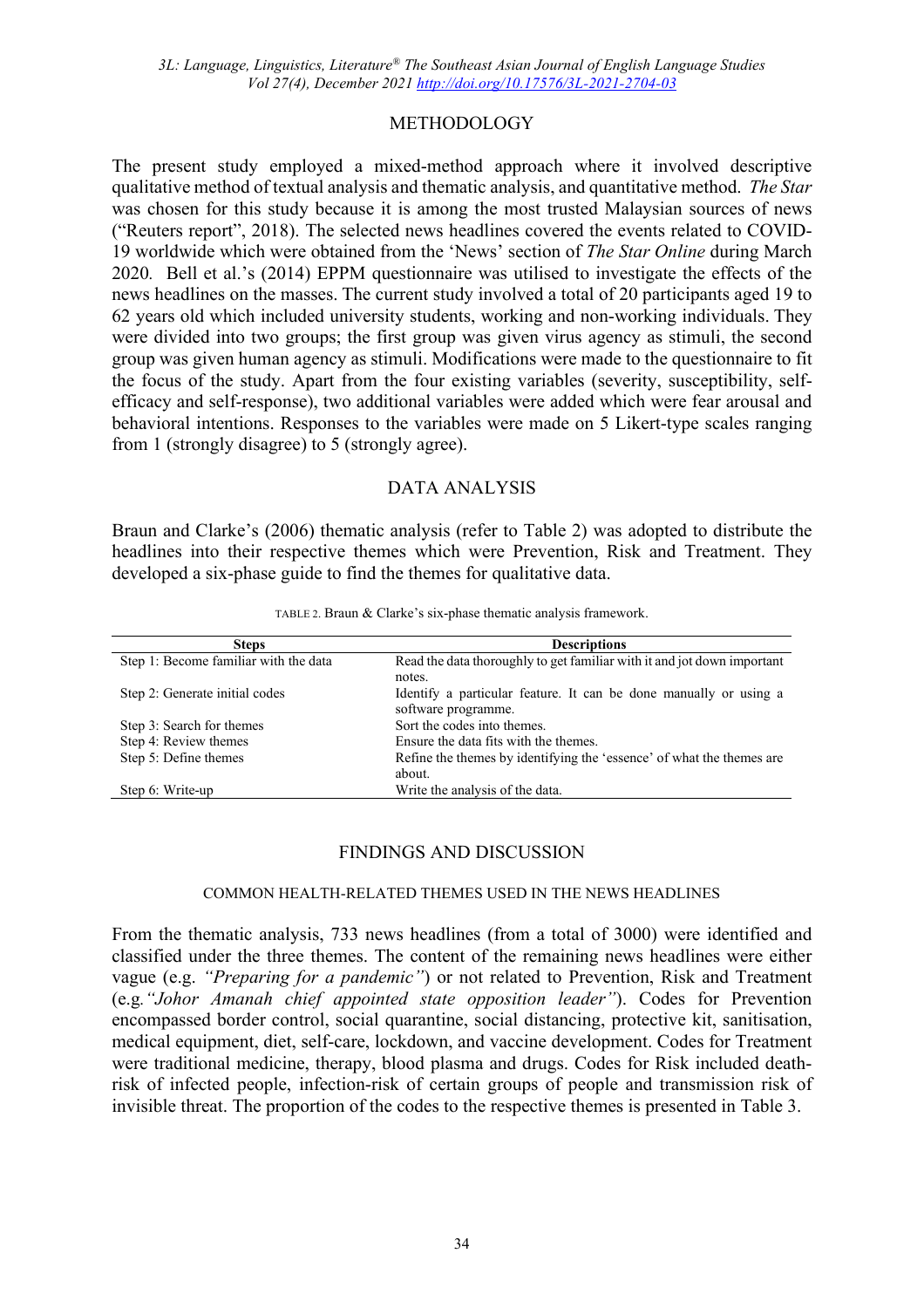TABLE 3. Distribution of news headlines based on Prevention, Risk and Treatment

| --  | ,,,,,,<br>AISK | ____<br>– |
|-----|----------------|-----------|
| . . | ∠∠∪            |           |

 Health topics related to COVID-19 were mostly discussed in terms of Prevention (495) followed by Risk (226) and Treatment (13). The news headlines on COVID-19 which related to prevention measures to curb the virus were border control (e.g. *"Colombia closes border with Venezuela over coronavirus"*), lockdown (e.g. *"We are at war': France imposes lockdown to combat virus"*), social distancing (e.g. "*Keep your distance in Singapore"*), among others. One of the most probable reasons for the emphasis on Prevention in March 2020 was that since the cure has yet to be found, the main aim of the news was to disseminate massive information on several measures to reduce or slow down the spread of the virus infection. Also, in order to persuade the public to adhere to the preventative measures, the news headlines focusing on Risk were utilised to catch the attention of the public on the outcome of getting infected, such as death, for example *"Another Wuhan doctor treating Covid-19 patients dies from infection"*. The least discussed issue is on Treatment since there was still no available treatment in March 2020.

### TYPE OF THREAT AGENCIES I.E. VIRUS ASSIGNMENT OR HUMAN ASSIGNMENT THAT IS MOSTLY USED IN THE NEWS HEADLINES

As stated before, the role of agency assignment is to know who or what is responsible for an event or action. The distribution of virus agency and human agency in the news headlines disseminating health-related messages on COVID-19 can be seen in Table 4.

| <b>Themes</b> | Virus Agency<br><b>Assignment</b> | <b>Human Agency</b><br><b>Assignment</b> |
|---------------|-----------------------------------|------------------------------------------|
| Prevention    |                                   |                                          |
| Risk          |                                   |                                          |
| Treatment     |                                   |                                          |
| Total         | 15                                |                                          |

TABLE 4. The distribution of virus agency and human agency in news headlines

 It was found that the highest type of linguistic agency appeared in the news headlines was human agency assignment with 21 occurrences followed by virus agency assignment, 15 occurrences. There was no threat agency assignment of virus or human used in Treatment. This is understandably so since in March 2020 the pandemic was still at its initial stage, hence, treatment was still in its infancy. It could be alluded that journalists tend to employ human agency assignment in news headlines when disseminating risk-related issues on COVID-19. For instance, *"Covid-19: 307,200 people infected and more than 13,000 dead"* and *"Nine doctors die from coronavirus in Philippines"*. This might be due to the fact that the journalists wanted to enlighten the readers that they could become the potential cause for an event to happen as in this case, virus transmission. The journalists established the role or responsibility of humans when discussing risk with the hope that they would adhere to the prescribed measures. Zhang and McGlone (2018) believed that the usage of agentic language can enhance persuasive effect in a message to persuade readers to do something specifically in terms of protecting themselves from any threat. The responsibility of the human agent was determined by the relationship to the action expressed by the verb "spread", "die(s)", "infected/infects", "may be", "becomes" and others.

 A similar trend is noted when Coronavirus was assigned as the responsible agent. Virus agency assignment transforms a virus into a villain, making people perceive it as a threat. In this news headline, *"Virus kills three more in Thailand"*, it infers that the virus is responsible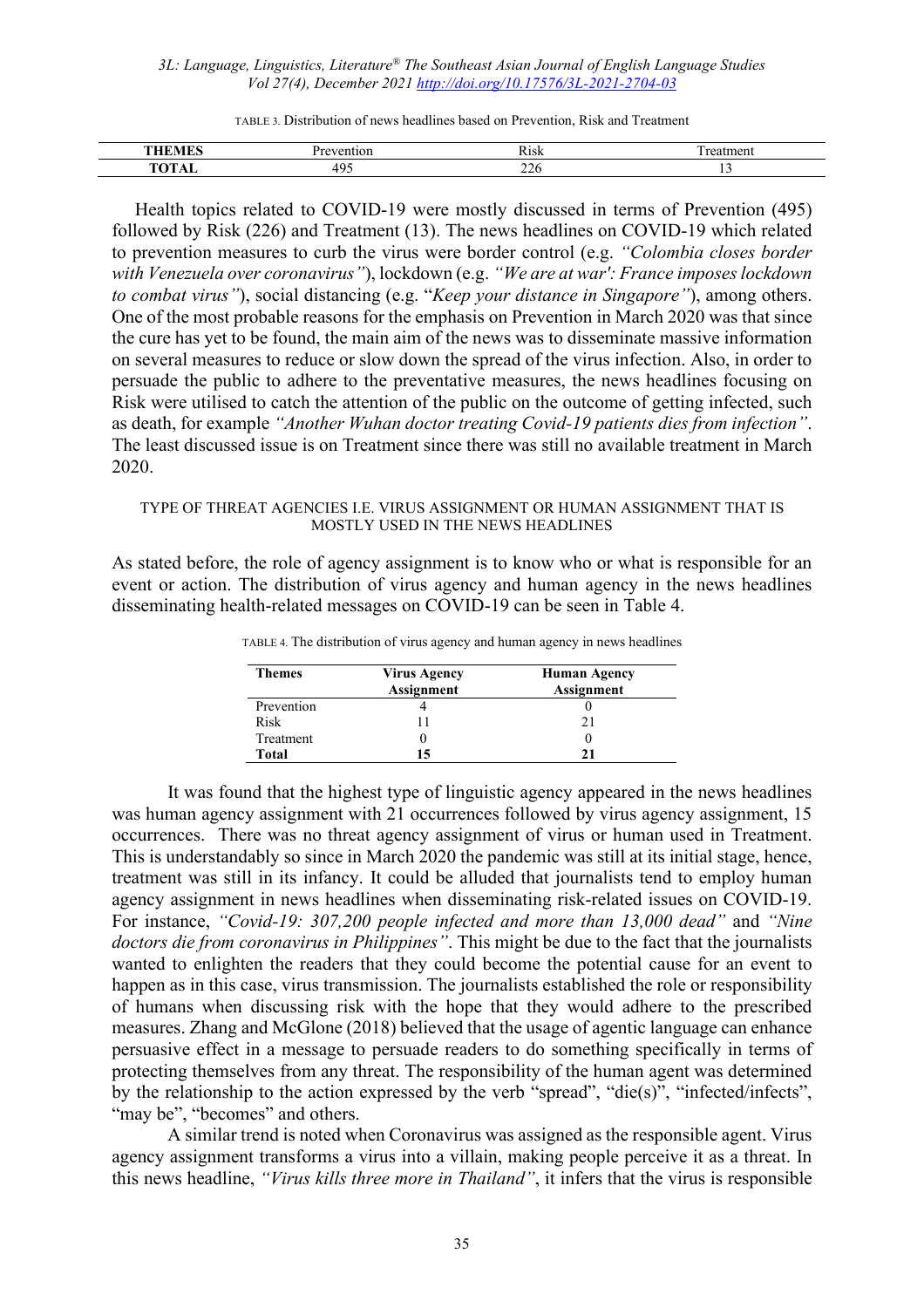for killing the victims, due to the action or verb 'kill' assigned to the virus. Moreover, it posits that the virus has the ability to threaten humans. This might be one of the writers' strategies to inform the public that Coronavirus is a serious threat and the probability or risk of someone getting 'killed' by it is high. It is indubitable that news media do play a crucial part within the social construction of risk by having the authority to report an event in a certain way which can influence people's perceptions of risks (Pokharel, 2015).

# EFFECTS OF THE DISSEMINATION OF HEALTH MESSAGES AMONG THE PUBLIC

A questionnaire was developed and distributed to the respondents to examine whether linguistic agency assignment (virus as agency versus human as agency) poses health scare or create awareness. The respondents were divided into two groups with 10 in each group. The first group was given human agency language as the stimuli while the second group was given virus agency language (refer to Table 5). The stimulus consisted of both Risk and Prevention messages since these were the 2 main themes identified in the news headlines. No Treatment messages were included due to the absence of linguistic agency assignment (refer to Table 4).

TABLE 5. Sample of stimulus for virus agency assignment and human agency assignment

| <b>Human Agency Assignment</b>                            | Virus Agency Assignment                                          |
|-----------------------------------------------------------|------------------------------------------------------------------|
| 1. "Covid-19: Over 87,000 infected globally, nearly 3,000 | 1. "Iran's military on alert as virus kills 77, sickens leaders" |
| dead"                                                     | 2. "Coronavirus spreads fear, isolation, death to elderly        |
| 2. "Covid-19: More than 89,000 infected, over 3,000 dead" | worldwide"                                                       |
| 3. "Another Wuhan doctor treating Covid-19 patients dies  | 3. "Virus kills three more in Thailand"                          |
| from infection"                                           | 4. "A daughter learns in voicemails that coronavirus has killed  |
| 4. "My 'Ayah' passed away from Covid-19, says daughter in | her mother"                                                      |
| heart-rending tweets"                                     | 5. "WHO: Covid-19 pandemic has killed 30,105 people              |
| 5. "People with blood type A may be more vulnerable to    | worldwide"                                                       |
| coronavirus, China study finds"                           |                                                                  |

### HUMAN AGENCY LANGUAGE AS STIMULI

The percentages of perceived threat and perceived efficacy of participants who received human agency language as stimuli is presented in Table 6.

|                                                                                                             | Item                          |                                                                                                                                                                                                                                                                                                                    |     | $\frac{6}{10}$        |
|-------------------------------------------------------------------------------------------------------------|-------------------------------|--------------------------------------------------------------------------------------------------------------------------------------------------------------------------------------------------------------------------------------------------------------------------------------------------------------------|-----|-----------------------|
| Perceived Threat                                                                                            | Severity                      |                                                                                                                                                                                                                                                                                                                    |     | $50.3\%$              |
|                                                                                                             | Susceptibility                |                                                                                                                                                                                                                                                                                                                    |     |                       |
| Perceived Efficacy                                                                                          | Self-efficacy                 |                                                                                                                                                                                                                                                                                                                    |     | 49.7%                 |
|                                                                                                             | Response Efficacy             |                                                                                                                                                                                                                                                                                                                    |     |                       |
| $\mathbf{v}$ $\mathbf{v}$ $\mathbf{v}$ $\mathbf{v}$ $\mathbf{v}$ $\mathbf{v}$ $\mathbf{v}$<br>$\sim$ $\sim$ | $(0, 0)$ $(0, 0)$<br>$\cdots$ | $\sqrt{2}$ $\sqrt{2}$ $\sqrt{2}$ $\sqrt{2}$ $\sqrt{2}$ $\sqrt{2}$ $\sqrt{2}$ $\sqrt{2}$ $\sqrt{2}$ $\sqrt{2}$ $\sqrt{2}$ $\sqrt{2}$ $\sqrt{2}$ $\sqrt{2}$ $\sqrt{2}$ $\sqrt{2}$ $\sqrt{2}$ $\sqrt{2}$ $\sqrt{2}$ $\sqrt{2}$ $\sqrt{2}$ $\sqrt{2}$ $\sqrt{2}$ $\sqrt{2}$ $\sqrt{2}$ $\sqrt{2}$ $\sqrt{2}$ $\sqrt{2$ | (1) | $\sqrt{a}$ $\sqrt{a}$ |

TABLE 6. Percentages of participants' perceived threat and perceived efficacy

*Note*: Numbers for Strongly Disagree (S.D) =1, Disagree (D) =2, Neutral (N) =3, Agree (A) =4, Strongly Agree (S.A) =5

 Based on Table 6, the percentage of *perceived threat* was 50.3%, which is slightly higher compared to the percentage of *perceived efficacy* which was 49.7%. Most of the respondents perceived the presented threat as severe where 6 respondents rated 'Agree' whereas 4 respondents rated 'Strongly Agree'. Nevertheless, most of the respondents believed that they were able to protect themselves from the threat or virus, where 9 of them rated 'Agree' and 1 of them rated 'Strongly Agree' for *self-efficacy*. Table 7 presents the mean of each item under perceived threat and perceived efficacy.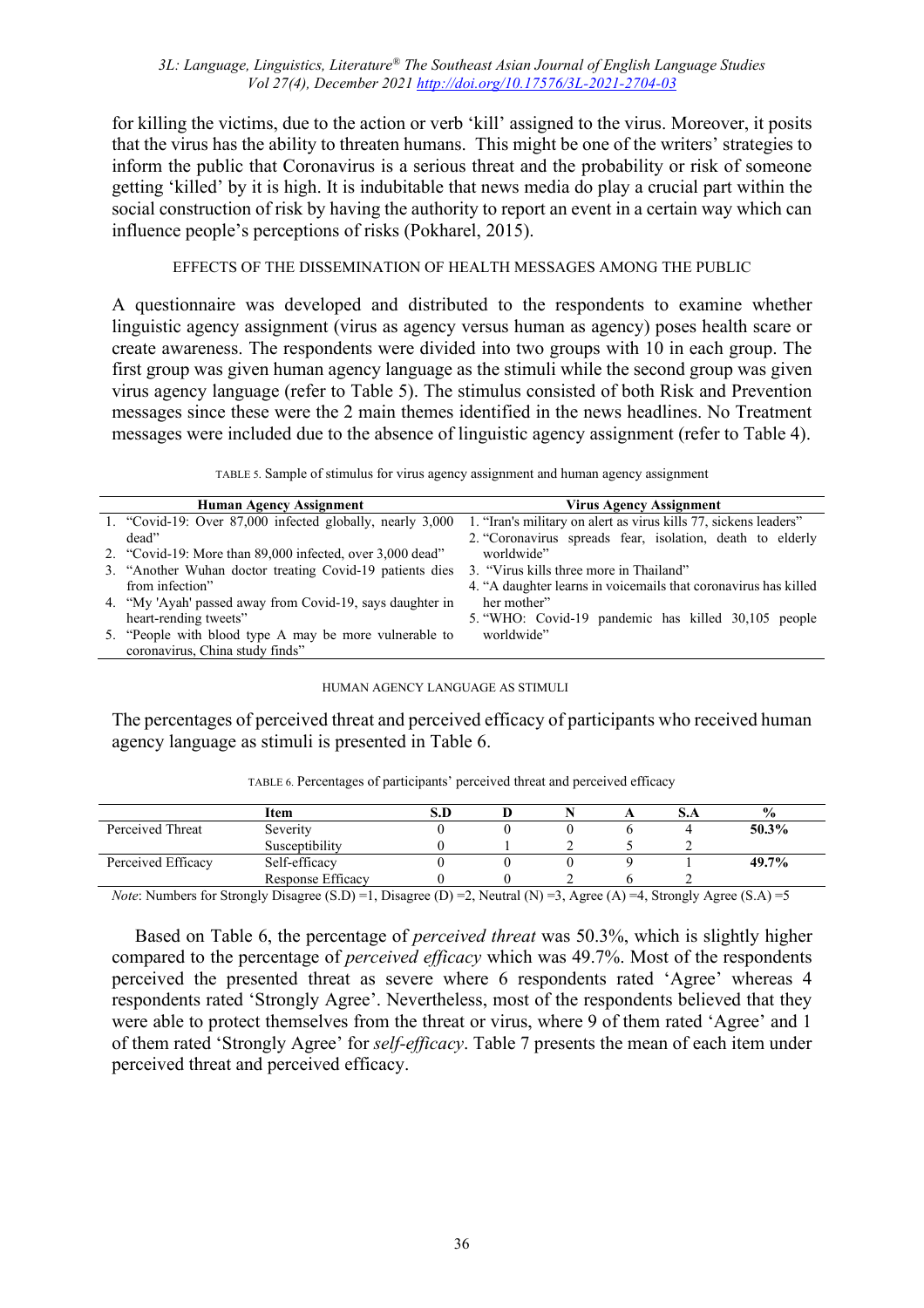|                    | Item              | Mean | <b>Scale Total</b> | <b>Scale Average</b> |
|--------------------|-------------------|------|--------------------|----------------------|
| Perceived Threat   | Severity          | 4.4  |                    |                      |
|                    | Susceptibility    | 3.8  |                    |                      |
| Perceived Efficacy | Self-efficacy     | 4.1  |                    |                      |
|                    | Response Efficacy |      |                    | 4.05                 |

TABLE 7. Summary of Mean for perceived threat and perceived efficacy

 The results from the calculation of the mean scores of the theoretical variables as shown in Table 7 revealed that *perceived severity of threat* was at the highest level with an average score of 4.4. *Self-efficacy* was the second highest with a mean of 4.1 followed by *response efficacy* 4. Nonetheless, the lowest level was *perceived susceptibility of threat* with a mean of 3.8. All participants recognised Coronavirus as a severe threat but some of them felt that they were not susceptible to getting infected by it. This could be due to many factors such as age, employment and health conditions. For instance, elderly people and those with medical conditions are said to have a higher risk of getting infected than others. Also, the degree of exposure depends on the participants' occupations where some of the jobs do require them to work relatively close to other people while some do not.

 As stated by Witte (1992), if the scores for both *perceived threat* and *perceived efficacy* are high, the danger control will be initiated. In this case, although perceived threat was slightly higher than perceived efficacy, the scale average for both items which were 4.1 and 4.05 respectively, were still in the range of 'Agree', indicating that most of the respondents agreed that Coronavirus is indeed dangerous, which indirectly stimulated an action to ward off the virus. Hence, it could be deduced that the participants were in a danger control process indicating that they were going towards protection motivation. Therefore, the assignment of agency to human induced fear but at the same time created awareness among the respondents as they were aware that they have to be cautious in everything they do and protect themselves from the threat.

### VIRUS AGENCY LANGUAGE AS STIMULI

The percentages of perceived threat and perceived efficacy of participants who received virus agency language as stimuli are presented in Table 8.

|                                                                                                                                                                                                                                                                         | Item              |  |  | $\frac{0}{0}$ |  |
|-------------------------------------------------------------------------------------------------------------------------------------------------------------------------------------------------------------------------------------------------------------------------|-------------------|--|--|---------------|--|
| Perceived Threat                                                                                                                                                                                                                                                        | Severity          |  |  | 49.4%         |  |
|                                                                                                                                                                                                                                                                         | Susceptibility    |  |  |               |  |
| Perceived Efficacy                                                                                                                                                                                                                                                      | Self-efficacy     |  |  | 50.6%         |  |
|                                                                                                                                                                                                                                                                         | Response Efficacy |  |  |               |  |
| $N_{i+1}$ , $N_{i+1}$ , $N_{i+1}$ , $N_{i+1}$ , $N_{i+1}$ , $N_{i+1}$ , $N_{i+1}$ , $N_{i+1}$ , $N_{i+1}$ , $N_{i+1}$ , $N_{i+1}$ , $N_{i+1}$ , $N_{i+1}$ , $N_{i+1}$ , $N_{i+1}$ , $N_{i+1}$ , $N_{i+1}$ , $N_{i+1}$ , $N_{i+1}$ , $N_{i+1}$ , $N_{i+1}$ , $N_{i+1}$ , |                   |  |  |               |  |

TABLE 8. Percentages of participants' perceived threat and perceived efficacy

*Note*: Numbers for Strongly Disagree (S.D) =1, Disagree (D) =2, Neutral (N) =3, Agree (A) =4, Strongly Agree (S.A) =5

 Table 8 illustrates the level of *perceived threat* which is 49.4%, being slightly lower compared to *perceived efficacy* which is 50.6%. This indicates that the respondents perceived the threat as less significant. On the other hand, the high level of *perceived efficacy* indicated that the respondents strongly believed that they were able to do what was needed to protect themselves from harm as the news headlines given were effective in giving them caution. A closer look at each item in terms of mean is presented in Table 9.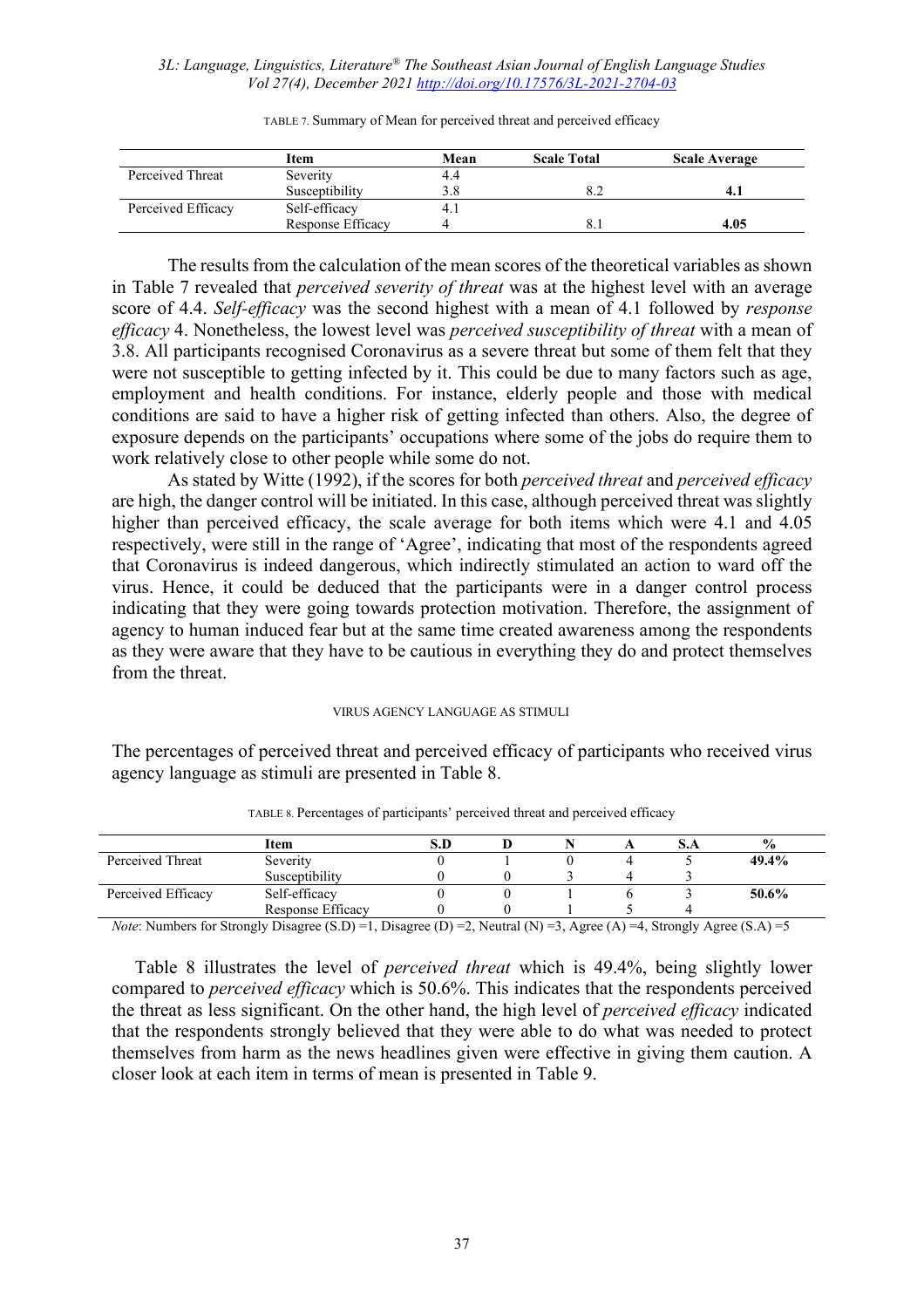|                    | Item              | Mean | <b>Scale Total</b> | <b>Scale Average</b> |
|--------------------|-------------------|------|--------------------|----------------------|
| Perceived Threat   | Severity          | 4.3  |                    |                      |
|                    | Susceptibility    |      |                    | 4.15                 |
| Perceived Efficacy | Self-efficacy     | 4.Z  |                    |                      |
|                    | Response Efficacy | 4.3  |                    | 4.25                 |

TABLE 9. Summary of Mean for perceived threat and perceived efficacy

 As illustrated in Table 9 above, although *perceived severity* is quite high (mean=4.3), *perceived susceptibility* (mean=4) is the lowest among the variables which made the threat appeared less significant. Although most of them perceived Coronavirus as a severe threat, they felt less vulnerable to it. The high level of *perceived efficacy* with the scale average of 4.25 influenced by the high means of both *self-efficacy* (mean=4.2) and *response efficacy* (mean=4.3) indicated that most of the respondents believed that they were able to avoid being infected and that the news headlines presented were effectual in alerting them. Again, these data demonstrated that the respondents are expected to be engaged in the danger control process. Nevertheless, the *perceived susceptibility* when using human agency language is much lower (mean=3.8) compared to using virus agency. It shows that, when the agent is assigned to human, the respondents feel less vulnerable to Coronavirus, but when it comes to the virus agency, the respondents feel more threatened. Overall, the fear appeal has a great impact in persuading or stimulating the audience's behaviours.

#### FEAR AROUSAL AND BEHAVIORAL INTENTION

In order to know whether the linguistic agency assignment affects one's level of fear or behaviour, two additional variables were included in the study to know the degree of fear and behavior of participants when exposed to the stimulus.

|  |  |  | TABLE 10. Mean scores for Fear Arousal and Behavioral Intention in both stimuli |
|--|--|--|---------------------------------------------------------------------------------|
|--|--|--|---------------------------------------------------------------------------------|

|           |              | Human Agency Language       | Virus Agency Language |                      |  |
|-----------|--------------|-----------------------------|-----------------------|----------------------|--|
| Variables | Fear Arousal | <b>Behavioral Intention</b> | Fear Arousal          | Behavioral Intention |  |
| Mean      |              |                             |                       |                      |  |

 From the result displayed in Table 10 above, behavioral intention dominates in both stimulus compared to fear arousal. Both materials stimulated the behavioral intention as most of them 'Agreed' and 'Strongly Agreed' with this statement, "I intend to pay closer attention to what I do to prevent myself from getting Coronavirus". Nonetheless, the level of fear arousal was higher when assigning the virus as the agent (mean= 4.1) rather than assigning human as the agent (mean=3.8). The use of virus agency language invoked fear in people. The presence of fear or anxiety in readers can hinder them from engaging in risky behaviours. Consequently, readers would be more inclined to practice preventative measures such as hand washing, social distancing and others. To summarize, ratings of fear arousal were higher when agency was assigned to the virus rather than humans but both stimulated the same behavioral response. Thus, the news headlines induced fear in the audience but at the same time project a high level of awareness to the public to take better precaution of themselves.

 All in all, the results obtained were quite different from what have been predicted based on previous studies. Berry et al. found that the media often disseminated Risk-related messages rather than Prevention or Treatment (43) as opposed to the current study where dissemination of Prevention messages was the highest. Furthermore, previous studies have found that assignment of agency to the virus instead of human heightened recipients' susceptibility and severity of the disease (Zhang and McGlone, 2018; Bell et al., 2014). In contrast, the present study found that, *perceived severity* to the Coronavirus was highest when agency was assigned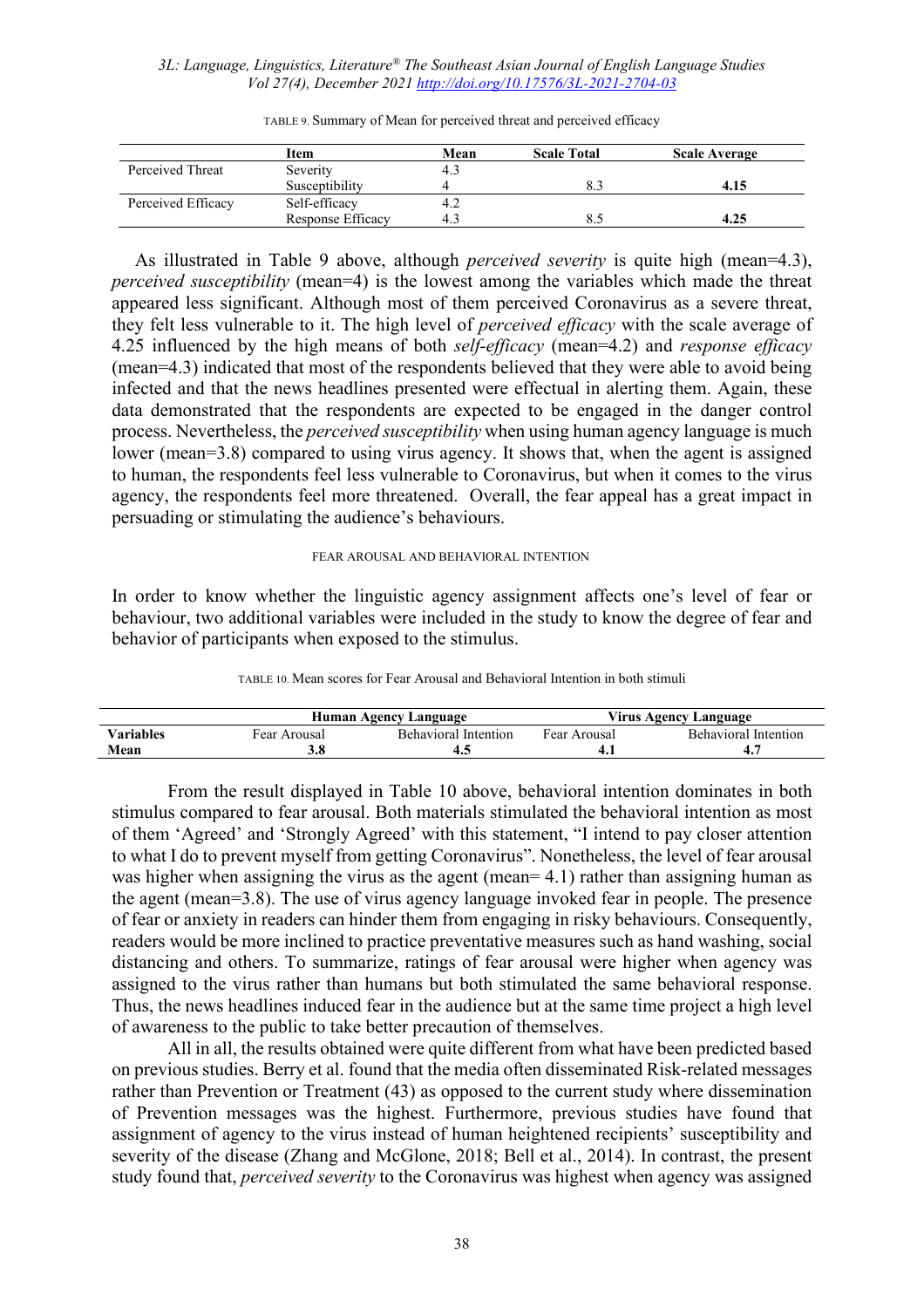to human rather than to the virus. However, *perceived susceptibility* was highest when the agency was assigned to the virus. These unexpected findings might be explained by the characteristics of the virus. Coronavirus is a novel disease where treatments are yet to be found and the risk of transmission is high. The transmission is most likely to occur through close contact and respiratory droplets. Since the risk of transmission is high, thus, news agencies tend to disseminate preventive measures of COVID-19. Moreover, the virus is mostly transmitted from human to human which explains why *perceived susceptibility* is high when the agency is assigned to humans. Although the questionnaire was distributed at a time where MCO restrictions were quite lenient and Coronavirus infected cases have gradually decreased, yet, *perceived severity* as well as *fear arousal* were much higher when the agency was assigned to the virus than to humans. Lastly, the respondents' age or the nature of their occupations may affect their response towards *perceived threat* and *perceived efficacy*. As mentioned before, all participants recognised Coronavirus as a severe threat but some of them felt that they were not susceptible to getting infected by it. It could be due to the age factor (the risk of getting infected), as well as their employment status (the risk of occupational exposure), since the participants who contributed to the low mean of *perceived susceptibility* were among students who underwent remote learning, aged 19 and a housewife, aged 53.

#### IMPLICATIONS

The framework of this study, which is Linguistic Agency Assignment, is commonly used to analyse articles related to health educational materials, such as health magazines and flyers. To the researchers' knowledge, this study is unique and novel as it uses the framework to analyse news headlines on a deadly disease within the Malaysian context. Generally, this study could benefit journalists, health professionals as well as students in the communication field to develop effective health messages. The findings of this study suggest that linguistic agency assignment can significantly enhance the persuasive power of not only health educational materials, but also news reports. It can be inferred that non-health practitioners or communicators can use this linguistic feature in designing health-related messages to be used on different platforms to achieve their communicative goals. Practically, this research is expected to provide other researchers, especially local researchers in Malaysia, insights for them to do further research in the field of linguistics and communication, specifically in media discourse studies. This study also provides some insights into the language use by one of the Malaysian news agencies, where the journalists tend to present humans as the agent in disseminating risk-related messages. Yet, the level of fear arousal and behavioral intention among participants was heightened when the virus was presented as the agent. An implication of this is the possibility that the overuse of virus agency assignment in news reports may contribute to an uncontrolled surrounding. This matter should not be taken lightly as news media plays an important role in delivering information to the public and has the ability to manipulate or persuade others to behave in certain ways (Alo & Orimagunje, 2013).

## **CONCLUSION**

The current study examined the dissemination of news headlines on COVID-19 in terms of health-related messages i.e. Prevention, Risk or Treatment and applied linguistic agency assignment theory to find out whether the news headlines induced anxiety or awareness to the public. The findings revealed that *The Star Online* usually disseminated news discussing more on Prevention of COVID-19 compared to Risk and Treatment. About 495 news headlines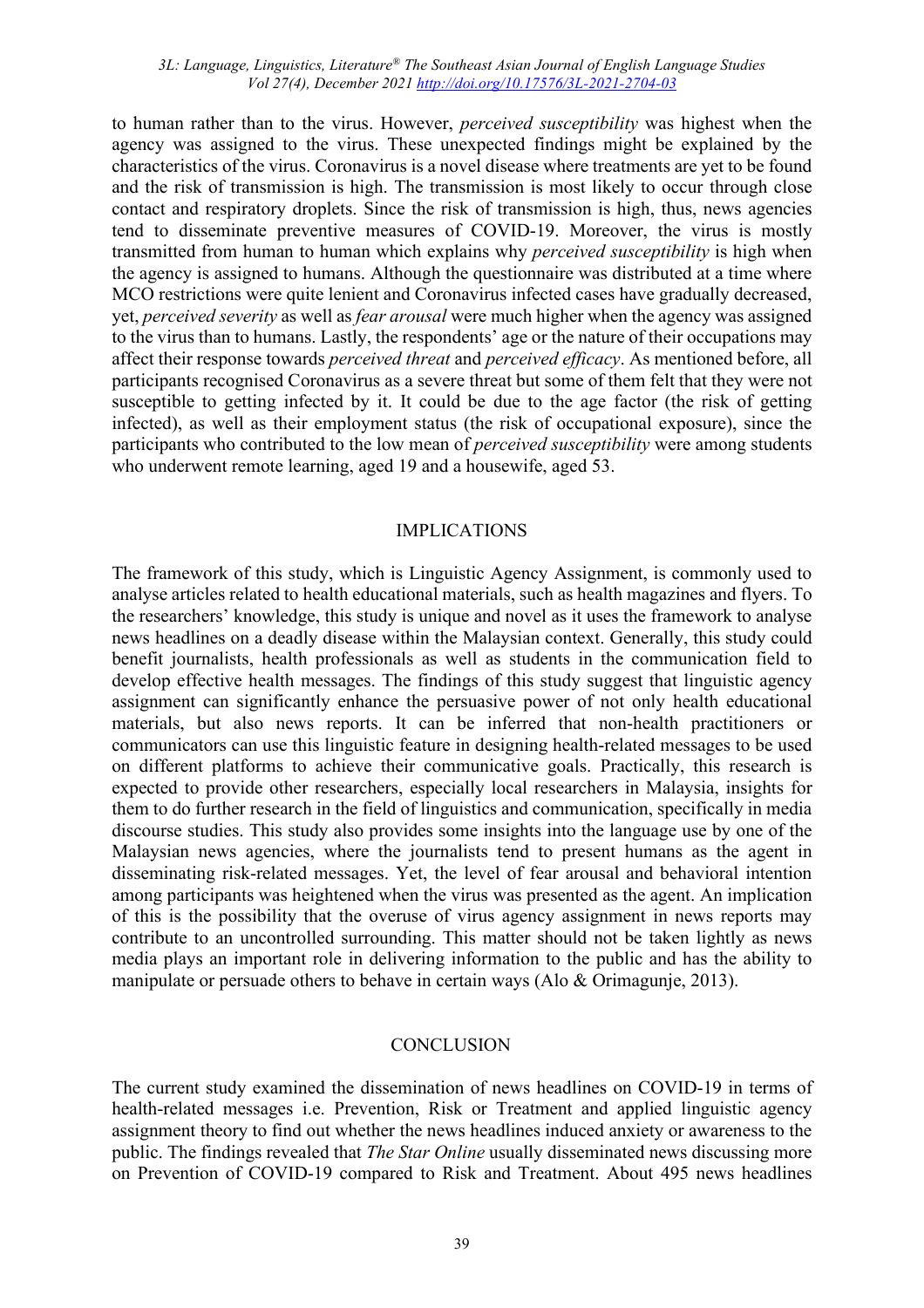included contents on 'prevention' which primarily discussed preventative measures to curb the virus such as lockdown, social distancing and others. It could be deduced that the main aim of the news in March 2020 was to disseminate massive information on several measures to reduce or slow down the spread of the virus infection. It was also revealed that journalists tend to adopt human linguistic agency assignment when writing risk-related news headlines with 21 occurrences, followed by virus agency assignment with 15 occurrences. This could be due to the fact that the writers wanted the readers to realise that they could become the potential cause for an event to happen which is virus transmission during the pandemic.

 The study also found that there was no significant difference between the effects of using human agency language versus virus agency language in which both created awareness to the public to engage in the danger control process. Most of the participants perceived Coronavirus as a severe threat and believed that the news headlines presented were giving them caution. In terms of fear arousal, the participants' level of fear was usually higher when 'virus' was assigned as agency compared to 'human' as agency. However, the presence of fear in people helped them to behave in a certain way i.e., protecting themselves from harm. Therefore, fear appeals used by linguistic agency assignment were effective in stimulating respondents' behaviours which indirectly created awareness in them and propelled them to take the necessary preventive measures.

 However, this study has several limitations. First, the sample size was small. Furthermore, the contexts presented in stimulus materials were quite limited and thus, only a small number of questions could be asked. In spite of the limitations, the study led to a better understanding of the use of linguistic agency assignment and Extended Parallel Process Model (EPPM) in designing different materials effectively. It is suggested for future research to examine the effects of respondents' age or the nature of their occupations on perceived threat and perceived efficacy. Also, this study could be replicated during different stages of the pandemic to identify whether there is shift in focus in the news headlines i.e., from prevention to risk or treatment and how this affects the readers.

## **REFERENCES**

- Alo, M. & Orimogunje, A. (2013). Discourse strategies and ideology in selected radio lead news of Osun State Broadcasting Corporation, Nigeria. *3L: Language, Linguistics, Literature. 19*(2), 111-123.
- Bada, M., Sasse, A. M., & Nurse, J. R. (2019). *Cyber security awareness campaigns: Why do they fail to change behaviour?.* International Conference on Cyber Security for Sustainable Society, 2015.
- Bell, R. A., McGlone, M. S., & Dragojevic, M. (2014). Bacteria as bullies: Effects of linguistic agency assignment in health message. *Journal of Health Communication, 19(*3), 340-358.
- Berry, T. R., Wharf-Higgins, J., & Naylor, P. J. (2007). SARS wars: An examination of the quantity and construction of health information in the news media. *Health communication, 21*(1), 35-44.
- Braun, V., Clarke, V. (2006). Using thematic analysis in Psychology. *Qualitative Research in Psychology, 3,* 77- 101.
- Chen, M., McGlone, M. S., & Bell, R. A. (2015). Persuasive effects of linguistic agency assignments and point of view in narrative health messages about colon cancer. *Journal of health communication, 20*(8), 977- 988.
- China using traditional Chinese medicine on coronavirus patients. (2020, February 15). *The Straits Times*. [https://www.straitstimes.com/asia/east-asia/china-using-traditional-chinese-medicine-on-coronavirus](https://www.straitstimes.com/asia/east-asia/china-using-traditional-chinese-medicine-on-coronavirus-patients)[patients](https://www.straitstimes.com/asia/east-asia/china-using-traditional-chinese-medicine-on-coronavirus-patients)
- Cillizza, C. (2014, March 19). Americans read headlines. And not much else. *The Washington Post*. [https://www.washingtonpost.com/news/the-fix/wp/2014/03/19/americans-read-headlines-and-not-much](https://www.washingtonpost.com/news/the-fix/wp/2014/03/19/americans-read-headlines-and-not-much-else/)[else/](https://www.washingtonpost.com/news/the-fix/wp/2014/03/19/americans-read-headlines-and-not-much-else/)

Conboy, M. (2007). *The language of the news*. Routledge.

Faheem Aslam., Tahir Mumtaz Awan., Jabir Hussain Syed., Aisha Kashif., & Mahwish Parveen. (2020). Sentiments and emotions evoked by news headlines of coronavirus disease (COVID-19) outbreak. *Humanities and Social Sciences Communications*, *7*(1), 1-9.